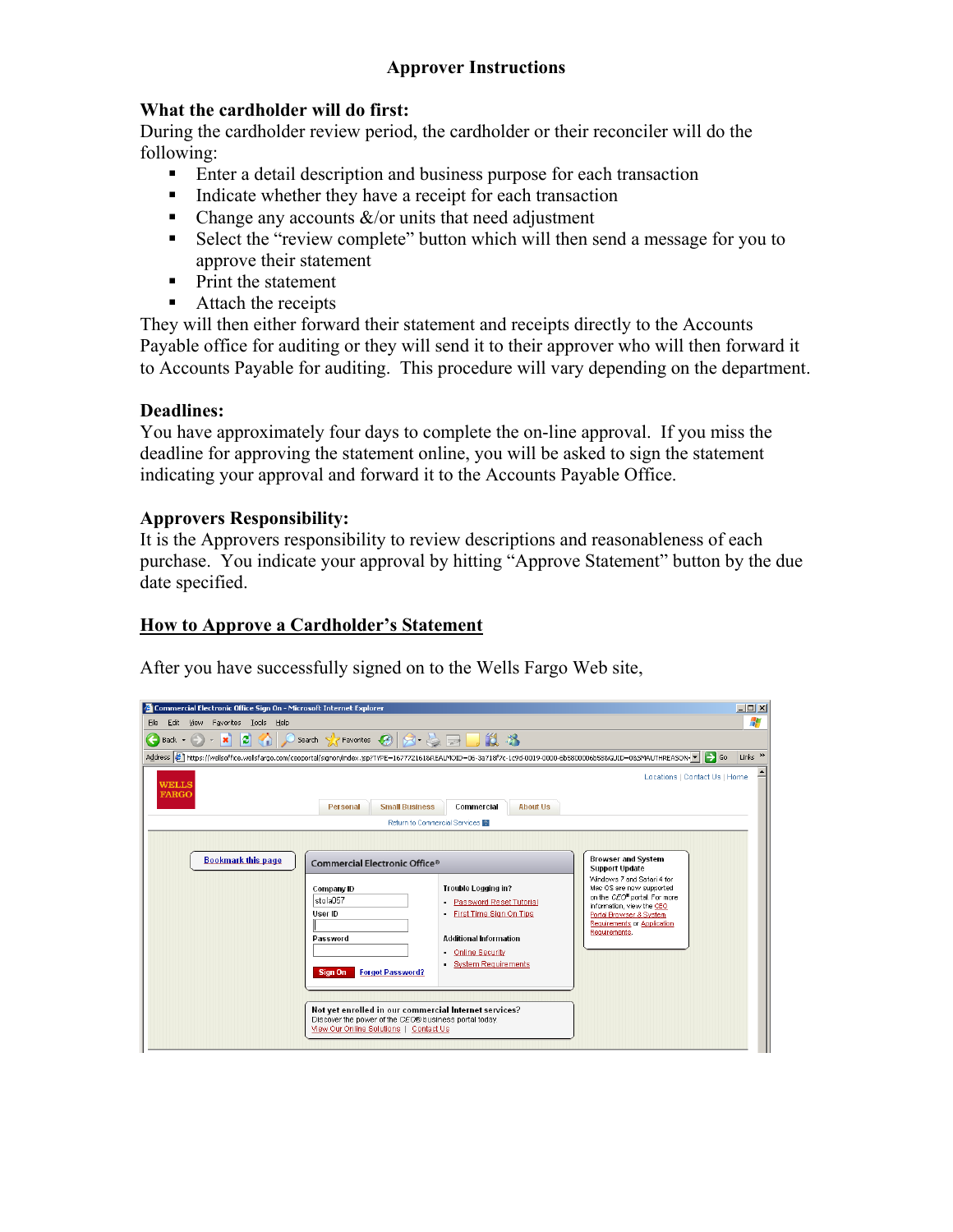Click on (My Services) "Commercial Card Expense Reporting" on the left navigation bar.

| Help & Training<br>Home                                             | Resources                                                                                                                                                                                                | Welcome JODY GREENSLADE Change Password<br>ST OLAF COLLEGE I Last Login: August 26, 2010 at 12:38 PM PDT |  |
|---------------------------------------------------------------------|----------------------------------------------------------------------------------------------------------------------------------------------------------------------------------------------------------|----------------------------------------------------------------------------------------------------------|--|
| Status<br><b>My Services</b>                                        | <b>Today's Communications</b>                                                                                                                                                                            | $\sqrt{2}$                                                                                               |  |
| <b>Commercial Card</b><br>۰<br><b>Expense</b><br><b>Reporting</b>   | Learn about improvements to your CEO services and helpful tips for using the site. You'll also find information about banking issues that impact your business. Please don't<br>show this message again. |                                                                                                          |  |
| <b>Customer Support</b>                                             | <b>Communication Center</b>                                                                                                                                                                              | You have 7 unread messages                                                                               |  |
| <b>Countries provide and part of the State</b><br>vour services     | New weekly summary of your Communication Center messages is delayed<br>08/30/2010                                                                                                                        |                                                                                                          |  |
| Find a Wells Fargo location<br>View Wells Fargo holiday<br>schedule | The CEO portal is now compatible with Windows 7 and Mac/Safari 4.X operating systems<br>08/11/2010                                                                                                       |                                                                                                          |  |
| <b>Help &amp; Matthews</b><br>Get Online Help for your              | Managing the new demands on treasury<br>08/09/2010                                                                                                                                                       |                                                                                                          |  |
| enrolled CEO services<br><b>Niew Interactive Tutorials</b>          |                                                                                                                                                                                                          | <b>Communication Center &gt;</b>                                                                         |  |
| Sign up for FREE interactive<br><b>Online Training Classes</b>      | <b>What's New</b>                                                                                                                                                                                        |                                                                                                          |  |

#### **Choose the Approver Role:**

If you have multiple roles such as approver, cardholder or reconciler, you need to select the **Approver Role** (the role you select will appear in **BLACK**).  $\overline{\phantom{a}}$ 

| WELLS<br>FARGO                                                                                                                                                                                                    | Commercial Card Expense Reporting<br>Help                               | $\times$ Close |  |  |  |  |  |
|-------------------------------------------------------------------------------------------------------------------------------------------------------------------------------------------------------------------|-------------------------------------------------------------------------|----------------|--|--|--|--|--|
| Role: Approver   Cardholder<br>Welcome Angela Mathews                                                                                                                                                             |                                                                         |                |  |  |  |  |  |
| <b>Open Statements</b>                                                                                                                                                                                            |                                                                         |                |  |  |  |  |  |
| <b>Manage Statements</b><br>$\circ$<br><b>Approve Statements</b><br><b>View Cycle-to-Date</b><br><b>View Previous Statements</b><br>$\blacktriangleright$ View Requests / Status<br>$\blacktriangleright$ Reports | Select a statement, and click View.<br>There are no statements to view. |                |  |  |  |  |  |

#### **To review a statement:**

- To approve an open statement, select **Manage Statements** > **Approve Statements** in the navigation bar.
- Select the statement you wish to approve by selecting the appropriate box and clicking on the View button.
	- o Please note: the Status will either say Open if the cardholder has not reviewed their statement or Cardholder Reviewed if they have.

| <b>WELLS</b><br><b>FARGO</b>  | <b>Commercial Card Expense Reporting</b>                                                       |  |    |             |                                     |                                           |                            |                       |                   | Help              |               | $\times$ Close                                     |
|-------------------------------|------------------------------------------------------------------------------------------------|--|----|-------------|-------------------------------------|-------------------------------------------|----------------------------|-----------------------|-------------------|-------------------|---------------|----------------------------------------------------|
|                               | Role: Approver   Cardholder<br>Welcome Martha Erickson Emulating Angela Mathews Exit Emulation |  |    |             |                                     |                                           |                            |                       |                   |                   |               |                                                    |
|                               | <b>Open Statements</b>                                                                         |  |    |             |                                     |                                           |                            |                       |                   |                   |               |                                                    |
|                               | ▼ Manage Statements<br><b>Approve Statements</b><br>O                                          |  |    |             | Select a statement, and click View. |                                           |                            |                       |                   |                   |               |                                                    |
|                               | <b>View Cycle-to-Date</b><br><b>View Previous Statements</b>                                   |  |    |             | Viewing 1 to 6 of 6 items           |                                           |                            |                       |                   |                   |               |                                                    |
|                               | <b>Manage Receipts</b>                                                                         |  |    |             | Cardholder Hame ▲ Card Humber       |                                           | <b>Start Date End Date</b> |                       | <b>Charges</b>    | OOP               |               | <b>Total Status</b>                                |
|                               | $\triangleright$ View Requests / Status                                                        |  | 1. | $\cap$      | BROWN, ROSE                         | XXXX-XXXX-XXXX-0626                       |                            | 08/26/2010 09/27/2010 | 0.00 USD 0.00 USD |                   | 0.00 USD Open |                                                    |
| $\blacktriangleright$ Reports |                                                                                                |  | 2. | G           | BURT, TONI                          | XXXX-XXXX-XXXX-3940                       |                            | 08/26/2010 09/27/2010 |                   |                   |               | 351,47 USD 0.00 USD 351,47 USD Cardholder Reviewed |
|                               | Manage Users                                                                                   |  | 3. | ◠           | JUENKE, DEB                         | XXXX-XXXX-XXXX-6471                       |                            | 08/26/2010 09/27/2010 | 0.00 USD 0.00 USD |                   | 0.00 USD Open |                                                    |
|                               |                                                                                                |  | 4. |             | KIESLER, JAYNE                      | XXXX-XXXX-XXXX-3924                       |                            | 08/26/2010 09/27/2010 |                   | 0.00 USD 0.00 USD | 0.00 USD Open |                                                    |
|                               |                                                                                                |  | 5. | Ο           | MCSHANE, COLLEEN                    | xxxx-xxxx-xxxx-4574 08/26/2010 09/27/2010 |                            |                       |                   | 0.00 USD 0.00 USD | 0.00 USD Open |                                                    |
|                               |                                                                                                |  | 6. |             | NESSETH, ERIN                       | XXXX-XXXX-XXXX-6217                       |                            | 08/26/2010 09/27/2010 | 0.00 USD 0.00 USD |                   | 0.00 USD Open |                                                    |
|                               |                                                                                                |  |    | <b>View</b> | $Print \rightarrow$                 |                                           |                            |                       |                   |                   |               |                                                    |
|                               |                                                                                                |  |    |             | Viewing 1 to 6 of 6 items           |                                           |                            |                       |                   |                   |               |                                                    |